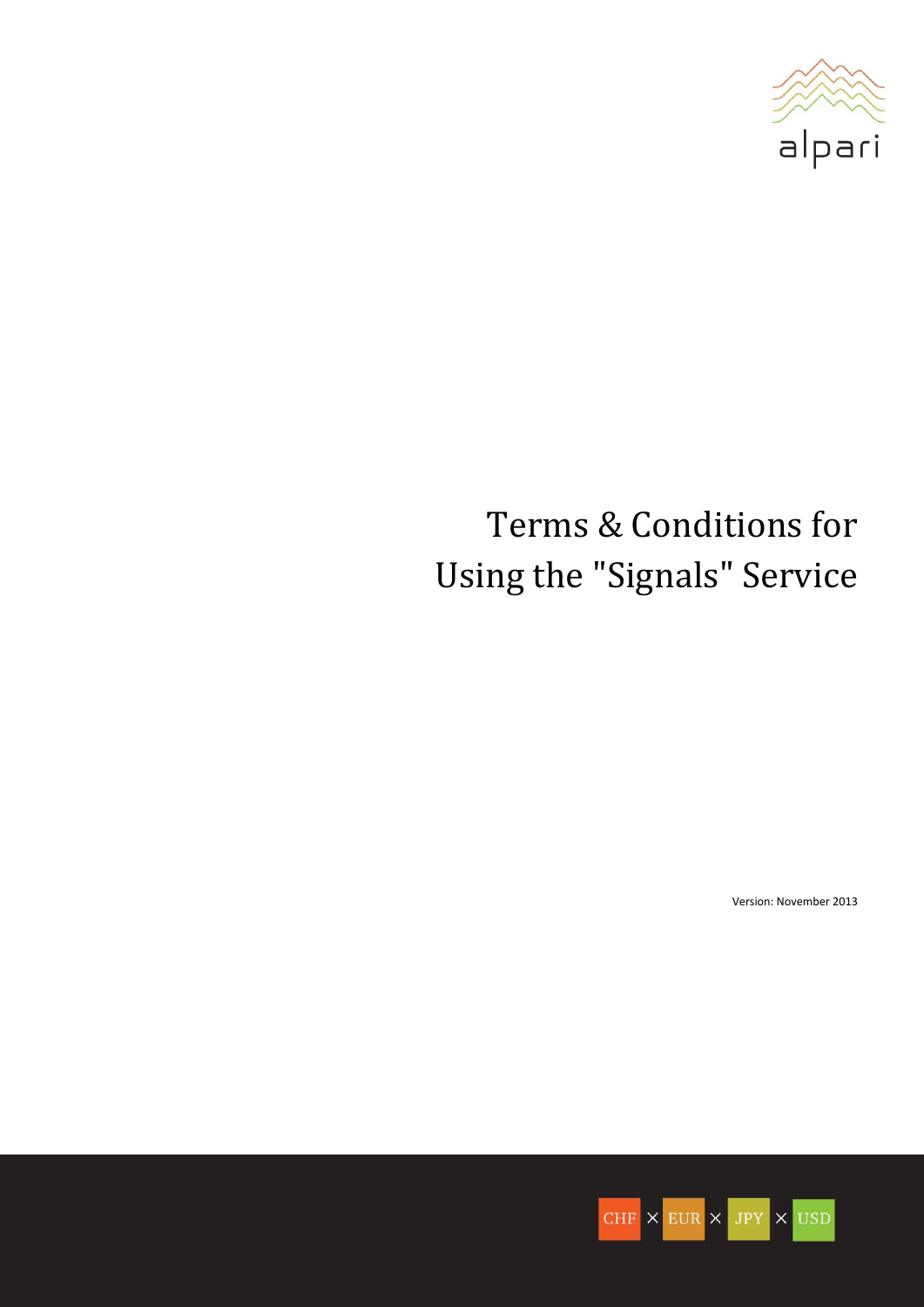# **Table of Contents**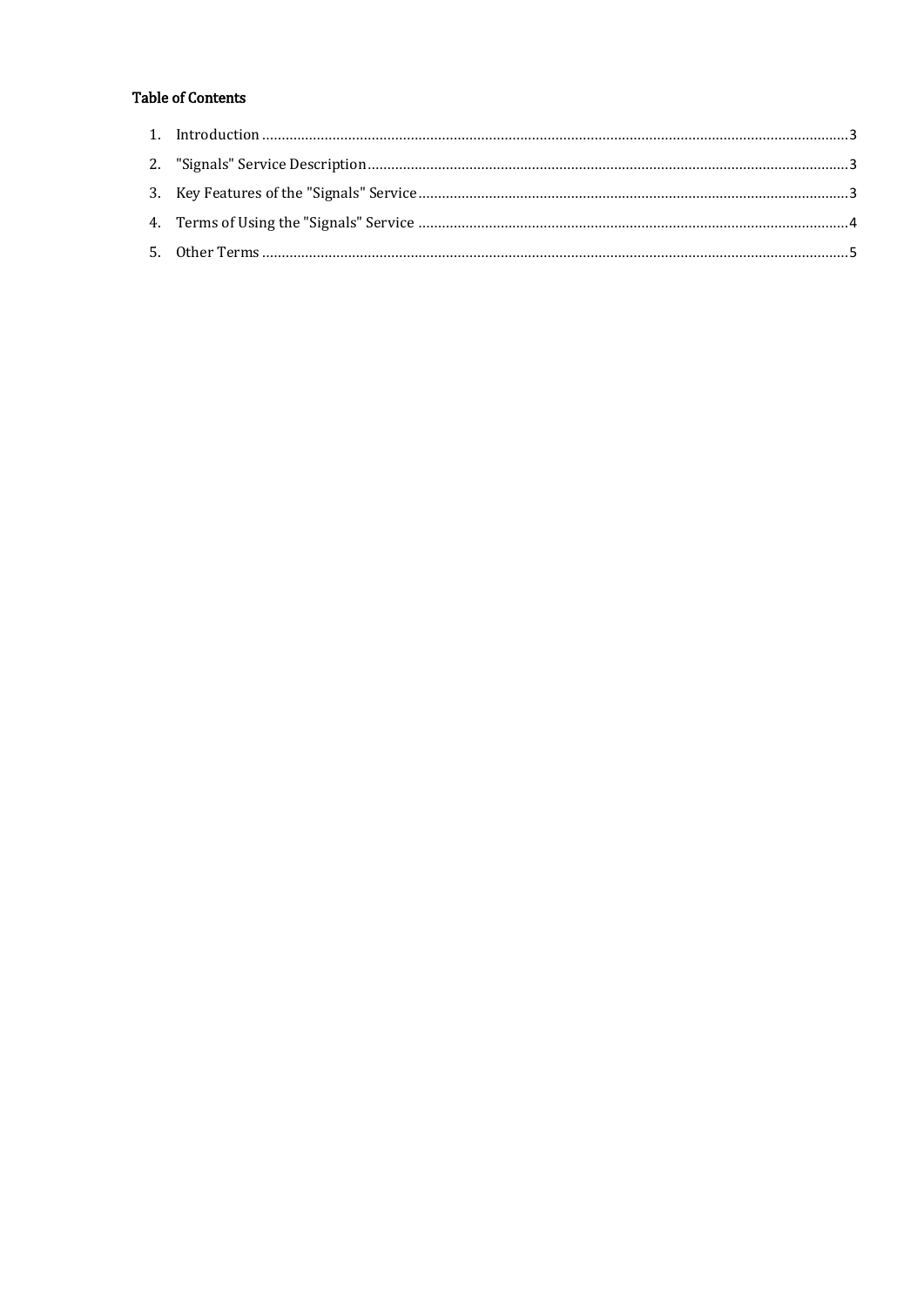## <span id="page-2-0"></span>1. Introduction

- 1.1. This document, the "Terms & Conditions for Using the "Signals" Service" ("Terms"), governs the relationship between the Client and Alpari Limited (the "Company") regarding the use of the "Signals" service ("Service").
- 1.2. Alpari Limited provides the Client with access to the services provided by MQL5 Ltd. These services grant the right for MQL5 Ltd. to conduct trades from the Client account.
- 1.3. The Client agrees to the Terms when creating a registered account at the MQL5.community payment service, supported by MQL5 Ltd.

## <span id="page-2-1"></span>2. "Signals" Service Description

- 2.1. The Service has been created to facilitate the automated opening, closing, setting up, adjustment and deletion of trading orders ("Instructions"), generated by providers of trading signals ("Signal Providers").
- 2.2. Signal Providers are traders and developers of automatic trading systems, authorized by MQL5 Ltd. to post Instructions to registered subscribers of the Service.
- 2.3. The Service supports the following basic functions:
	- a. The display of a public rating system for the Signal Providers, with the ability to sort through the providers based on different analytical indicators of profitability and risk, based on the actual historical data collected from the Signal Providers;
	- b. The filtering of Signal Providers by various additional criteria using real trading accounts including, and without limit to, subscriber numbers, length of trading history and price;
	- c. A public page for each Signal Provider with a wide selection of statistical information, trading history charts and strategy descriptions.
	- d. The ability to subscribe to Instructions provided by Signal Providers with the limit of one subscription for each separate trading account.
	- e. The ability to pay for the subscription through the electronic payment system of MQL5.community, and the registration of an account at MQL5.community used to activate and pay for subscriptions.
- 2.4. When the subscription to a Signal is activated, the Instructions are sent by MQL5 Ltd. to the Company's trading server in the name of the Client.
- 2.5. The choice of trading instruments and the type of order contained within the Instructions are determined by Signal Providers in accordance with their trading strategy. The lot size transmitted in the Instructions is calculated automatically, corresponding to size of the deal made by the Signal Provider, the leverage and balance of both the Signal Providers and the Client, and also the capital management settings of the Client.
- 2.6. The Client can activate their subscription in the following manner:
	- a. Log in to MetaTrader 4 or MetaTrader 5 ("MetaTrader");
	- b. Log in to MQL5 Ltd., select a Signal Provider and follow the instructions ["How to Subscribe to](http://www.alpari.ru/data/docs/regulations/how_to_subscribe_to_trading_signals_en.pdf)  [Signal Providers in MetaTrader 4"](http://www.alpari.ru/data/docs/regulations/how_to_subscribe_to_trading_signals_en.pdf).
- 2.7. A Client can unsubscribe from a subscription, by clicking "Unsubscribe" on the Signal Provider's page in MetaTrader.
- 2.8. Payment for the Signal begins as soon as it is activated by the Client.

#### <span id="page-2-2"></span>3. Key Features of the "Signals" Service

- 3.1. The Client fully acknowledges the following key features of Signals:
	- a. A trading account can only be subscribed to one signal at any one time, so that if the Client wishes to work with multiple Signals then they should use multiple accounts;
	- b. To receive Instructions, you must be connected to, and authorized on MetaTrader;
	- c. There should be no open orders on your trading account when you start to use a new Signal;
	- d. When the Signal is activated for the first time, the account is synchronized and all the positions associated with the Signal are automatically opened at the existing market price.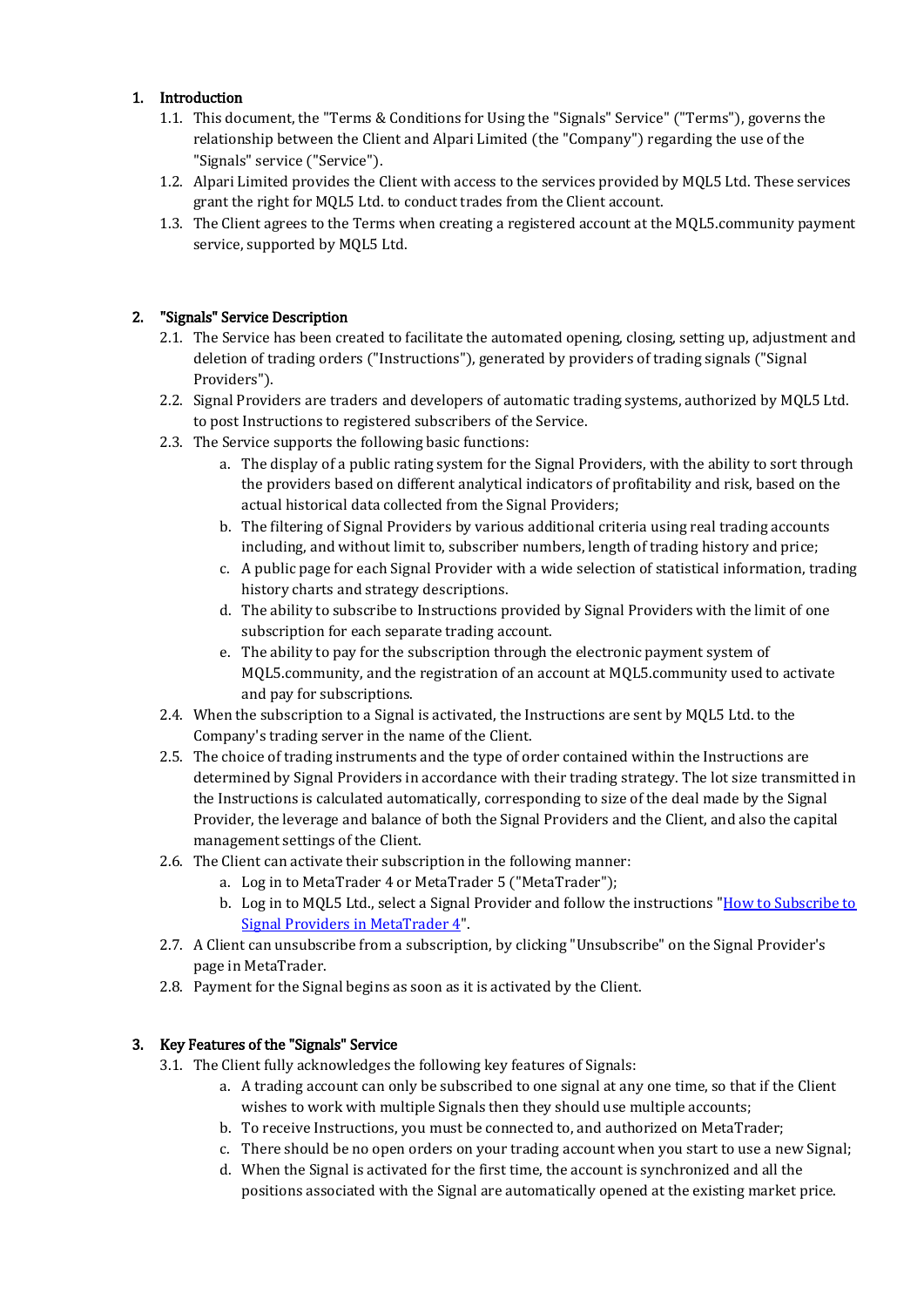e. The Service utilizes a special program, whereby the Client activates the subscription using their MQL5.community account details. The password of the trading account is not used by the Service and is not disclosed to either the Signal Provider or to MQL5 Ltd.

### <span id="page-3-0"></span>4. Terms of Using the "Signals" Service

- 4.1. Before using the Service, the Client ensures that they have understood the services offered by MQL5 Ltd., through undertaking their own research into the offering or receiving expert advice on the advantages of using such a service and:
	- a. Confirms that they have carefully read and agree to the ["MQL5.com Signals Service Terms of](http://www.mql5.com/en/signals/terms/subscriber)  [Use Agreement"](http://www.mql5.com/en/signals/terms/subscriber) on the MQL5 website;
	- b. Acknowledges that they have read and understood the ["Rules of Using the Signals Service"](http://www.mql5.com/en/signals/rules) and the ["MQL5.community Payment System"](http://www.mql5.com/en/articles/302) guide;
	- c. Confirms that they fully understand, and accept all the risks associated with margin trading on the financial markets;
	- d. Understands that the past trading results presented on the site are no guarantee of future results;
	- e. Fully understands that the Signal Provider is not an employee, agent or representative of the Company or MQL5 Ltd.;
	- f. Agrees to address claims regarding the early termination of Instructions and other issues related to the quality of the Service, directly to the Signal Provider using their contact details as provided o[n www.mql5.com;](http://www.mql5.com/)
	- g. Is obliged to independently analyze the information supplied by MQL5 Ltd. and agrees to rely on such information solely at their own risk;
	- h. Assumes full responsibility for all orders opened during the subscription period, as well as all orders which remain open after the expiry of the subscription;
	- i. Accepts sole responsibility for any losses resulting from the execution of the instructions and cannot hold the Company responsible for the performance or improper performance of any Signal Provider;
	- j. Agrees that those transactions, undertaken in accordance with the Instructions, conform to the guidelines contained within the "Regulations" and that the company receives the Instructions as if personally provided by the Client themselves;
	- k. Fully acknowledges that their trading account may be located on a different server to that of the Signal Provider, meaning that orders may be opened or closed on the Signal Provider's server at a different price than on the trading account of the Client;
	- l. Fully appreciates that the Instructions are generated when the Signal Provider makes a trade, as a consequence of which we cannot guarantee that the execution of a the trade contained in the Instructions will be carried out at the same time as the original trade by the Signal Provider;
	- m. Accepts all risks associated with the different trading conditions which may exist between the Client's trading account, and the Signal Provider's trading account, which may result in some trading actions being impossible to execute;
	- n. Allows the company to make corrections to the history of their trading account in the case of obvious errors associated with the Instructions. In such cases, in accordance with the "Regulations", the Client waives their claim to any funds received as a result of such an error;
	- o. Fully acknowledges that the confirmation of the execution, deletion or change of an order from the Instructions (and also the daily report on the trading account) can contain mistakes as a result of technical glitches, therefore a confirmed order may be changed by the Company in situations as outlined in the "Regulations";
	- p. Fully appreciates that electronic and computer systems, as well as programs, involved in online trading are by their very nature subject to bugs and malfunctions, can work with delays and that the services of MQL5 Ltd., based on the normal function of such systems and means, can for any foreseeable or unforeseeable reason be temporarily unreachable;